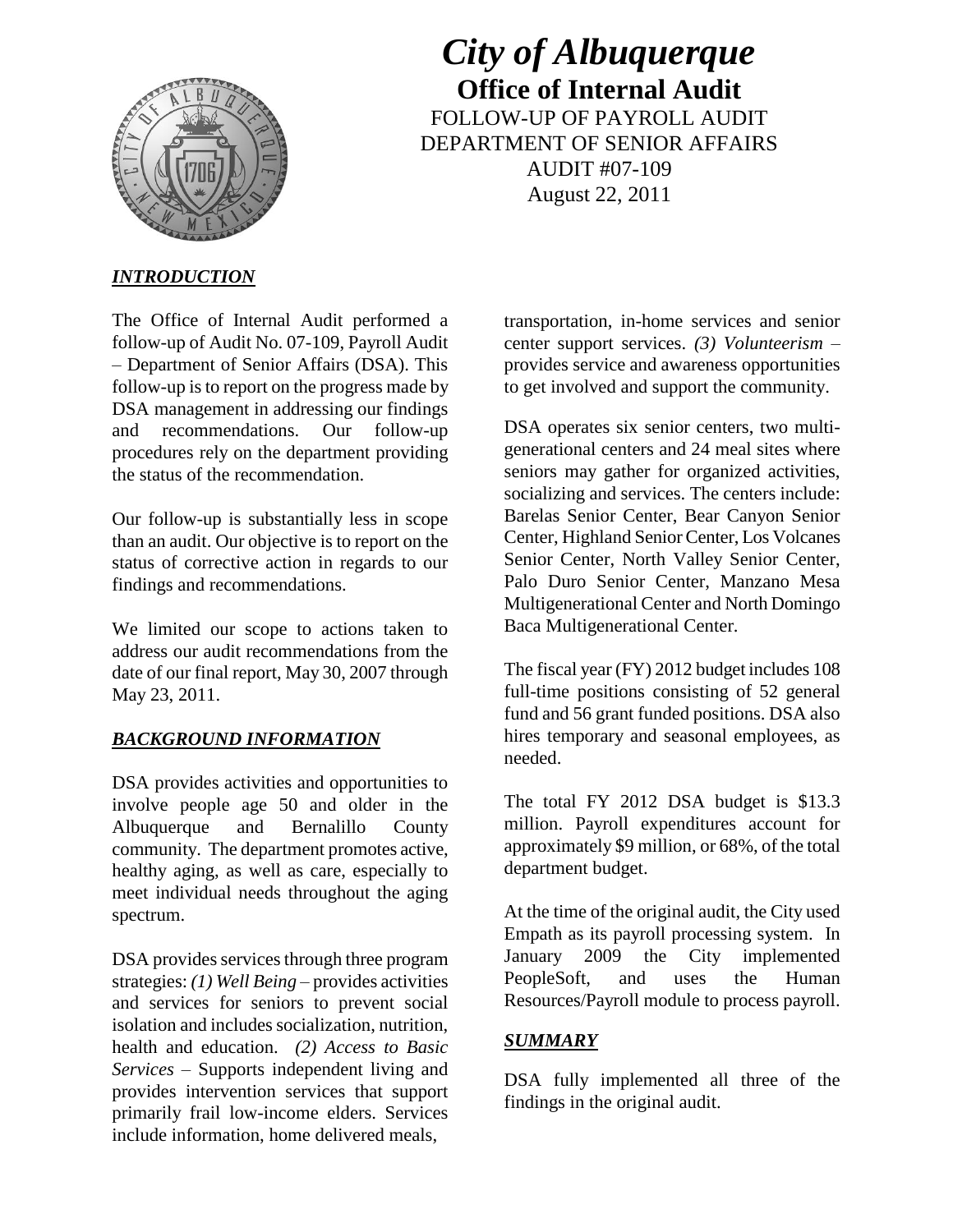Follow-Up Payroll Audit – Department of Senior Affairs 11-07-109F August 22, 2011 Page 2

The status of the recommendations is identified by the symbols in the following legend:



**Recommendation #1** DSA should reassign duties so that the same individuals do not have conflicting duties for the recordkeeping and custody of assets. Someone other than the timekeeper should prepare the payroll checks and pay slips for distribution to supervisors.

**Response:** DSA concurred with the recommendation and had reassigned duties so that the same individuals did not have conflicting duties for the recordkeeping and custody of assets.

Fully Implemented

**Status Reported by DSA:** Currently there are four timekeepers: an Accountant Two, Accountant One, Accounting Assistant and the Fiscal Manager. Due to the vacancy of another Accountant One position for two months, the Fiscal Manager had to enter payroll. During this time the Approver was a Division Manager. Once the Fiscal area is fully staffed, the Accountant One and the Accounting Assistant will be the timekeepers. The Accountant Two will audit the payroll and the Fiscal Manager will be the Approver with a Division Manager being the backup Approver. An Executive Assistant picks up the checks from Department of Finance and Administrative Services (DFAS) – Treasury Division (Treasury), another Division Manager is the back up for this function. A Senior Office Assistant, along with the individual who picks up the checks prepares the pay slips and checks for distribution.

**OIA Note:** OIA confirmed with DFAS – Information Technology Services Division, DSA currently has four timekeepers and two approvers with access in PeopleSoft.

**Recommendation #2** DSA should routinely review the information on the report maintained by DFAS- Treasury to ensure the information is correct. Any necessary corrections should be documented and followed up by DSA to final resolution.

**Response:** DSA concurred with the recommendation that they should have been more diligent in determining that Treasury had updated their records to reflect the corrections provided by DSA. Since the initiation of the audit, DSA had resubmitted the corrected copy twice to Treasury. DSA would continue to notify Treasury of any changes and follow up to ensure Treasury has made those changes.